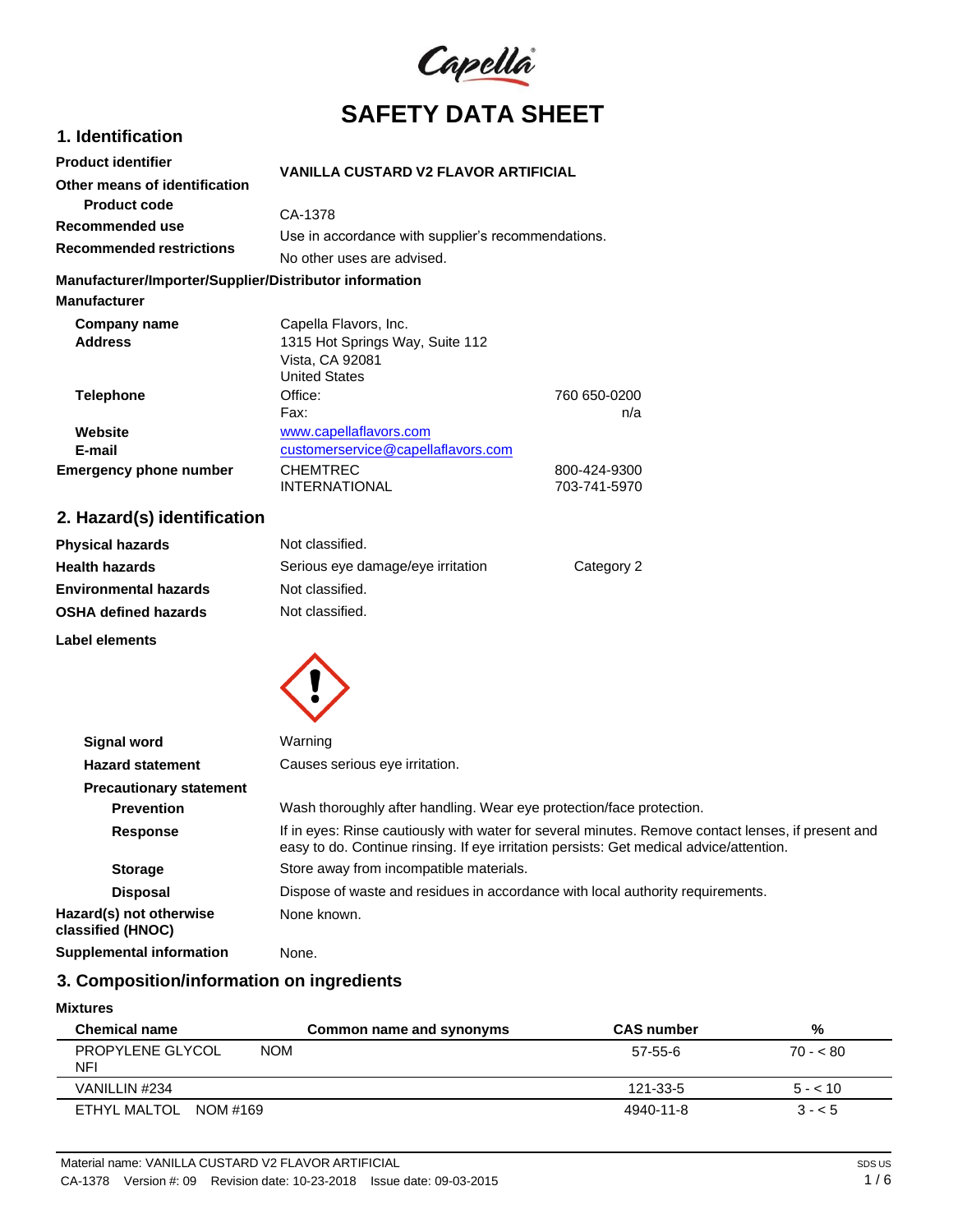| <b>Chemical name</b>                                                                                                | <b>Common name and synonyms</b>                                                                                                                                                                                                                                                                                                                                                                                                        | <b>CAS number</b> | %        |  |
|---------------------------------------------------------------------------------------------------------------------|----------------------------------------------------------------------------------------------------------------------------------------------------------------------------------------------------------------------------------------------------------------------------------------------------------------------------------------------------------------------------------------------------------------------------------------|-------------------|----------|--|
| ETHYL VANILLIN #296                                                                                                 |                                                                                                                                                                                                                                                                                                                                                                                                                                        | 121-32-4          | $3 - 5$  |  |
| Other components below reportable levels                                                                            |                                                                                                                                                                                                                                                                                                                                                                                                                                        |                   | $5 - 10$ |  |
| *Designates that a specific chemical identity and/or percentage of composition has been withheld as a trade secret. |                                                                                                                                                                                                                                                                                                                                                                                                                                        |                   |          |  |
| 4. First-aid measures                                                                                               |                                                                                                                                                                                                                                                                                                                                                                                                                                        |                   |          |  |
| <b>Inhalation</b>                                                                                                   | Move to fresh air. Call a physician if symptoms develop or persist.                                                                                                                                                                                                                                                                                                                                                                    |                   |          |  |
| <b>Skin contact</b>                                                                                                 | Wash off with soap and water. Get medical attention if irritation develops and persists.                                                                                                                                                                                                                                                                                                                                               |                   |          |  |
| Eye contact                                                                                                         | Immediately flush eyes with plenty of water for at least 15 minutes. Remove contact lenses, if<br>present and easy to do. Continue rinsing. If eye irritation persists: Get medical advice/attention.                                                                                                                                                                                                                                  |                   |          |  |
| Ingestion                                                                                                           | Rinse mouth. Get medical attention if symptoms occur.                                                                                                                                                                                                                                                                                                                                                                                  |                   |          |  |
| <b>Most important</b><br>symptoms/effects, acute and<br>delayed                                                     | Severe eye irritation. Symptoms may include stinging, tearing, redness, swelling, and blurred<br>vision.                                                                                                                                                                                                                                                                                                                               |                   |          |  |
| Indication of immediate<br>medical attention and special<br>treatment needed                                        | Provide general supportive measures and treat symptomatically. Keep victim under observation.<br>Symptoms may be delayed.                                                                                                                                                                                                                                                                                                              |                   |          |  |
| <b>General information</b>                                                                                          | Ensure that medical personnel are aware of the material(s) involved, and take precautions to<br>protect themselves.                                                                                                                                                                                                                                                                                                                    |                   |          |  |
| 5. Fire-fighting measures                                                                                           |                                                                                                                                                                                                                                                                                                                                                                                                                                        |                   |          |  |
| Suitable extinguishing media                                                                                        | Alcohol resistant foam. Powder. Carbon dioxide (CO2).                                                                                                                                                                                                                                                                                                                                                                                  |                   |          |  |
| Unsuitable extinguishing<br>media                                                                                   | Do not use water jet as an extinguisher, as this will spread the fire.                                                                                                                                                                                                                                                                                                                                                                 |                   |          |  |
| Specific hazards arising from<br>the chemical                                                                       | During fire, gases hazardous to health may be formed.                                                                                                                                                                                                                                                                                                                                                                                  |                   |          |  |
| Special protective equipment<br>and precautions for firefighters                                                    | Self-contained breathing apparatus and full protective clothing must be worn in case of fire.                                                                                                                                                                                                                                                                                                                                          |                   |          |  |
| <b>Fire fighting</b><br>equipment/instructions                                                                      | Move containers from fire area if you can do so without risk.                                                                                                                                                                                                                                                                                                                                                                          |                   |          |  |
| <b>Specific methods</b>                                                                                             | Use standard firefighting procedures and consider the hazards of other involved materials.                                                                                                                                                                                                                                                                                                                                             |                   |          |  |
| <b>General fire hazards</b>                                                                                         | No unusual fire or explosion hazards noted.                                                                                                                                                                                                                                                                                                                                                                                            |                   |          |  |
| 6. Accidental release measures                                                                                      |                                                                                                                                                                                                                                                                                                                                                                                                                                        |                   |          |  |
| <b>Personal precautions,</b><br>protective equipment and<br>emergency procedures                                    | Keep unnecessary personnel away. Keep people away from and upwind of spill/leak. Wear<br>appropriate protective equipment and clothing during clean-up. Do not touch damaged containers<br>or spilled material unless wearing appropriate protective clothing. Ensure adequate ventilation.<br>Local authorities should be advised if significant spillages cannot be contained. For personal<br>protection, see section 8 of the SDS. |                   |          |  |
| <b>Methods and materials for</b>                                                                                    | Use water spray to reduce vapors or divert vapor cloud drift.                                                                                                                                                                                                                                                                                                                                                                          |                   |          |  |
| containment and cleaning up                                                                                         | Large Spills: Stop the flow of material, if this is without risk. Dike the spilled material, where this is<br>possible. Absorb in vermiculite, dry sand or earth and place into containers. Following product<br>recovery, flush area with water.                                                                                                                                                                                      |                   |          |  |
|                                                                                                                     | Small Spills: Wipe up with absorbent material (e.g. cloth, fleece). Clean surface thoroughly to<br>remove residual contamination.                                                                                                                                                                                                                                                                                                      |                   |          |  |
|                                                                                                                     | Never return spills to original containers for re-use. For waste disposal, see section 13 of the SDS.                                                                                                                                                                                                                                                                                                                                  |                   |          |  |
| <b>Environmental precautions</b>                                                                                    | Avoid discharge into drains, water courses or onto the ground.                                                                                                                                                                                                                                                                                                                                                                         |                   |          |  |
| 7. Handling and storage                                                                                             |                                                                                                                                                                                                                                                                                                                                                                                                                                        |                   |          |  |
| <b>Precautions for safe handling</b>                                                                                | Avoid contact with eyes. Avoid prolonged exposure. Provide adequate ventilation. Wear<br>appropriate personal protective equipment. Observe good industrial hygiene practices.                                                                                                                                                                                                                                                         |                   |          |  |
| Conditions for safe storage,<br>including any incompatibilities                                                     | Store in original tightly closed container. Store away from incompatible materials (see Section 10<br>of the SDS).                                                                                                                                                                                                                                                                                                                     |                   |          |  |

# **8. Exposure controls/personal protection**

### **Occupational exposure limits**

The following constituents are the only constituents of the product which have a PEL, TLV or other recommended exposure limit. At this time, the other constituents have no known exposure limits.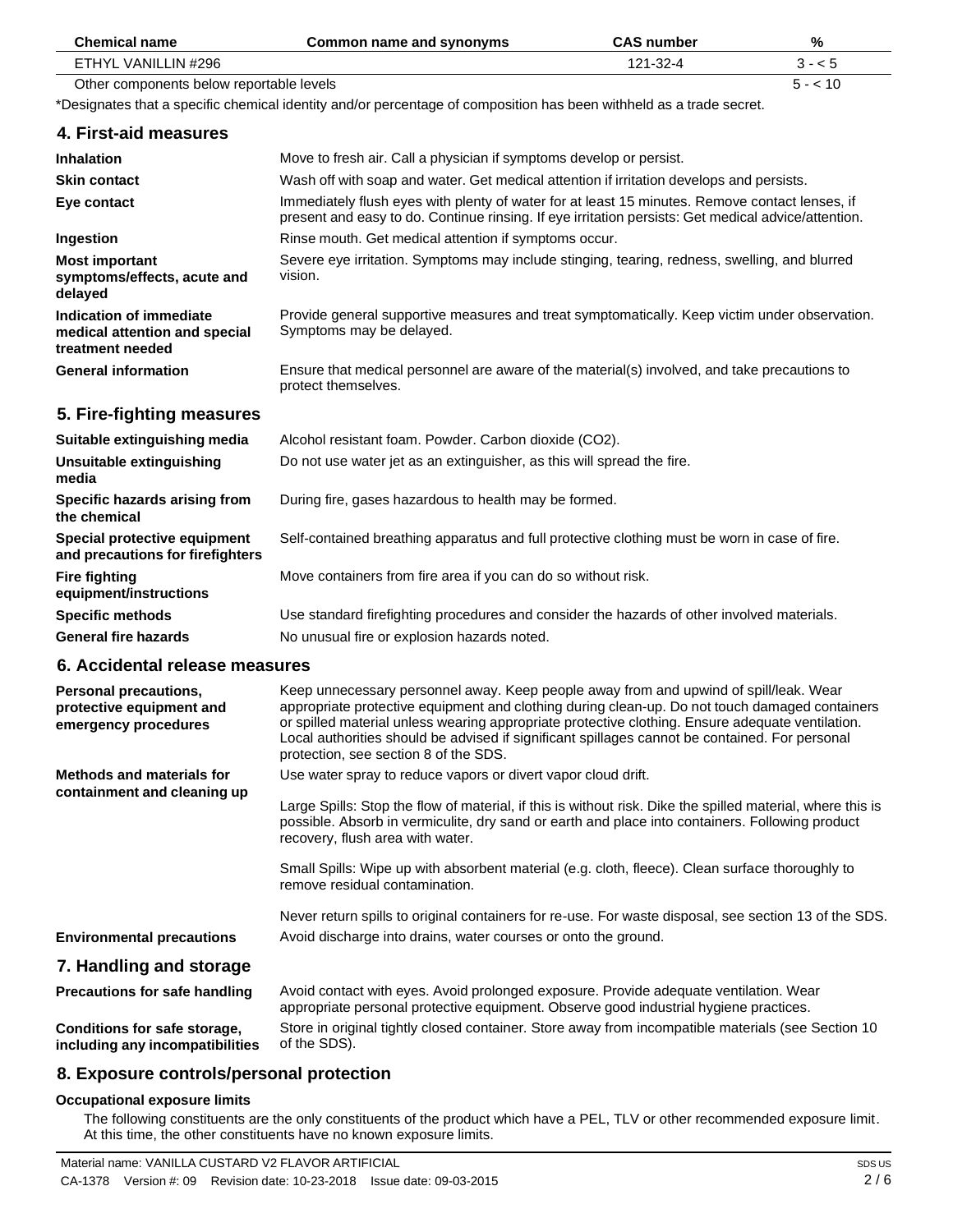|                                           | US. Workplace Environmental Exposure Level (WEEL) Guides                                                                                                                                                                                                                                                                                                                                                                           |             |             |
|-------------------------------------------|------------------------------------------------------------------------------------------------------------------------------------------------------------------------------------------------------------------------------------------------------------------------------------------------------------------------------------------------------------------------------------------------------------------------------------|-------------|-------------|
| <b>Components</b>                         | Type                                                                                                                                                                                                                                                                                                                                                                                                                               | Value       | <b>Form</b> |
| PROPYLENE GLYCOL<br>NOM NFI (CAS 57-55-6) | <b>TWA</b>                                                                                                                                                                                                                                                                                                                                                                                                                         | 10 mg/m $3$ | Aerosol.    |
| VANILLIN #234 (CAS<br>$121 - 33 - 5$      | <b>TWA</b>                                                                                                                                                                                                                                                                                                                                                                                                                         | 10 mg/m $3$ |             |
| <b>Biological limit values</b>            | No biological exposure limits noted for the ingredient(s).                                                                                                                                                                                                                                                                                                                                                                         |             |             |
| Appropriate engineering<br>controls       | Good general ventilation (typically 10 air changes per hour) should be used. Ventilation rates<br>should be matched to conditions. If applicable, use process enclosures, local exhaust ventilation,<br>or other engineering controls to maintain airborne levels below recommended exposure limits. If<br>exposure limits have not been established, maintain airborne levels to an acceptable level. Provide<br>eyewash station. |             |             |
|                                           | Individual protection measures, such as personal protective equipment                                                                                                                                                                                                                                                                                                                                                              |             |             |
| <b>Eye/face protection</b>                | Wear safety glasses with side shields (or goggles).                                                                                                                                                                                                                                                                                                                                                                                |             |             |
| <b>Skin protection</b>                    |                                                                                                                                                                                                                                                                                                                                                                                                                                    |             |             |
| <b>Hand protection</b>                    | Wear appropriate chemical resistant gloves.                                                                                                                                                                                                                                                                                                                                                                                        |             |             |
| <b>Other</b>                              | Wear suitable protective clothing.                                                                                                                                                                                                                                                                                                                                                                                                 |             |             |
| <b>Respiratory protection</b>             | In case of insufficient ventilation, wear suitable respiratory equipment.                                                                                                                                                                                                                                                                                                                                                          |             |             |
| <b>Thermal hazards</b>                    | Wear appropriate thermal protective clothing, when necessary.                                                                                                                                                                                                                                                                                                                                                                      |             |             |
| <b>General hygiene</b><br>considerations  | Always observe good personal hygiene measures, such as washing after handling the material<br>and before eating, drinking, and/or smoking. Routinely wash work clothing and protective<br>equipment to remove contaminants.                                                                                                                                                                                                        |             |             |

# **9. Physical and chemical properties**

## **Appearance**

| <b>Physical state</b>                             | Not available.                                |
|---------------------------------------------------|-----------------------------------------------|
| Form                                              | Liquid.                                       |
| Color                                             | Not available.                                |
| Odor                                              | Not available.                                |
| <b>Odor threshold</b>                             | Not available.                                |
| рH                                                | Not available.                                |
| Melting point/freezing point                      | -74.2 $\degree$ F (-59 $\degree$ C) estimated |
| Initial boiling point and boiling<br>range        | 370.76 °F (188.2 °C) estimated                |
| <b>Flash point</b>                                | 204.6 °F (95.9 °C)                            |
| <b>Evaporation rate</b>                           | Not available.                                |
| <b>Flammability (solid, gas)</b>                  | Not available.                                |
| Upper/lower flammability or explosive limits      |                                               |
| <b>Flammability limit - lower</b><br>$(\%)$       | Not available.                                |
| <b>Flammability limit - upper</b><br>$(\% )$      | Not available.                                |
| Explosive limit - lower (%)                       | Not available.                                |
| Explosive limit - upper (%)                       | Not available.                                |
| Vapor pressure                                    | 0.15 hPa estimated                            |
| <b>Vapor density</b>                              | Not available.                                |
| <b>Relative density</b>                           | Not available.                                |
| Solubility(ies)                                   |                                               |
| <b>Solubility (water)</b>                         | Not available.                                |
| <b>Partition coefficient</b><br>(n-octanol/water) | Not available.                                |
| <b>Auto-ignition temperature</b>                  | 700 °F (371.11 °C) estimated                  |
| <b>Decomposition temperature</b>                  | Not available.                                |
| <b>Viscosity</b>                                  | Not available.                                |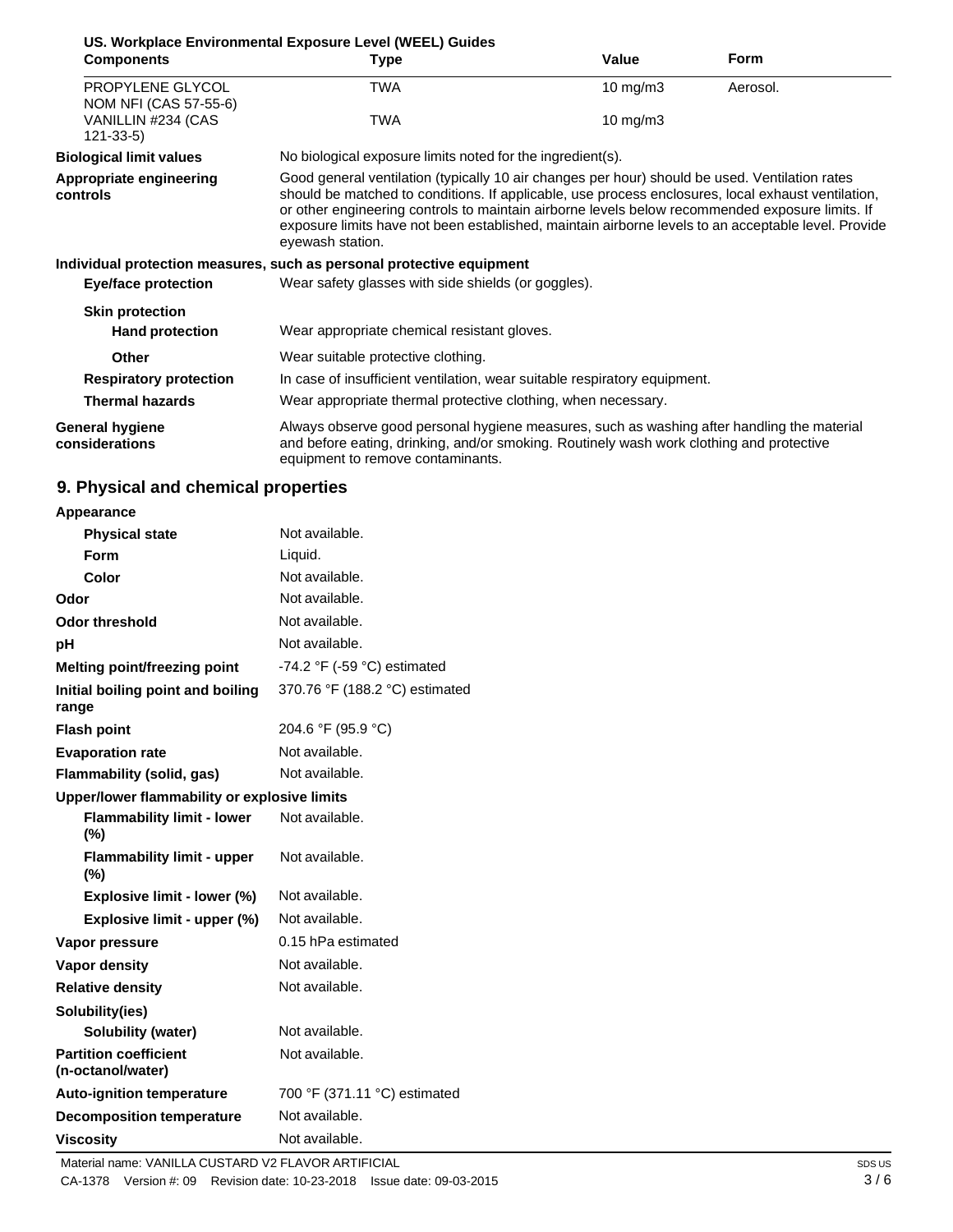| Other information           |                            |
|-----------------------------|----------------------------|
| <b>Explosive properties</b> | Not explosive.             |
| <b>Flammability class</b>   | Combustible IIIB estimated |
| <b>Oxidizing properties</b> | Not oxidizing.             |
| <b>Refractive index</b>     | 1.4347 - 1.4647            |
| <b>Specific gravity</b>     | $1.04 - 1.07$              |

# **10. Stability and reactivity**

| <b>Reactivity</b>                            | The product is stable and non-reactive under normal conditions of use, storage and transport. |
|----------------------------------------------|-----------------------------------------------------------------------------------------------|
| <b>Chemical stability</b>                    | Material is stable under normal conditions.                                                   |
| <b>Possibility of hazardous</b><br>reactions | No dangerous reaction known under conditions of normal use.                                   |
| <b>Conditions to avoid</b>                   | Avoid temperatures exceeding the flash point. Contact with incompatible materials.            |
| Incompatible materials                       | Strong oxidizing agents.                                                                      |
| <b>Hazardous decomposition</b><br>products   | No hazardous decomposition products are known.                                                |

# **11. Toxicological information**

## **Information on likely routes of exposure**

| <b>Inhalation</b>                                                                  | Prolonged inhalation may be harmful.                                                                                |
|------------------------------------------------------------------------------------|---------------------------------------------------------------------------------------------------------------------|
| Skin contact                                                                       | No adverse effects due to skin contact are expected.                                                                |
| Eye contact                                                                        | Causes serious eye irritation.                                                                                      |
| Ingestion                                                                          | Expected to be a low ingestion hazard.                                                                              |
| Symptoms related to the<br>physical, chemical and<br>toxicological characteristics | Severe eye irritation. Symptoms may include stinging, tearing, redness, swelling, and blurred<br>vision.            |
| Information on toxicological effects                                               |                                                                                                                     |
| <b>Acute toxicity</b>                                                              | Not available.                                                                                                      |
| <b>Skin corrosion/irritation</b>                                                   | Prolonged skin contact may cause temporary irritation.                                                              |
| Serious eye damage/eye<br>irritation                                               | Causes serious eye irritation.                                                                                      |
| Respiratory or skin sensitization                                                  |                                                                                                                     |
| <b>Respiratory sensitization</b>                                                   | Not a respiratory sensitizer.                                                                                       |
| <b>Skin sensitization</b>                                                          | This product is not expected to cause skin sensitization.                                                           |
| <b>Germ cell mutagenicity</b>                                                      | No data available to indicate product or any components present at greater than 0.1% are<br>mutagenic or genotoxic. |
| Carcinogenicity                                                                    | Not classifiable as to carcinogenicity to humans.                                                                   |
| IARC Monographs. Overall Evaluation of Carcinogenicity                             |                                                                                                                     |
| Not listed.                                                                        |                                                                                                                     |
|                                                                                    | OSHA Specifically Regulated Substances (29 CFR 1910.1001-1050)                                                      |
| Not regulated.                                                                     | US. National Toxicology Program (NTP) Report on Carcinogens                                                         |
| Not listed.                                                                        |                                                                                                                     |
| <b>Reproductive toxicity</b>                                                       | This product is not expected to cause reproductive or developmental effects.                                        |
| Specific target organ toxicity -<br>single exposure                                | Not classified.                                                                                                     |
| Specific target organ toxicity -<br>repeated exposure                              | Not classified.                                                                                                     |
| <b>Aspiration hazard</b>                                                           | Not likely, due to the form of the product.                                                                         |
| <b>Chronic effects</b>                                                             | Prolonged inhalation may be harmful.                                                                                |
| 12. Ecological information                                                         |                                                                                                                     |
|                                                                                    | and should be a global children and decomposite the back of color of the control of the state of a color of th      |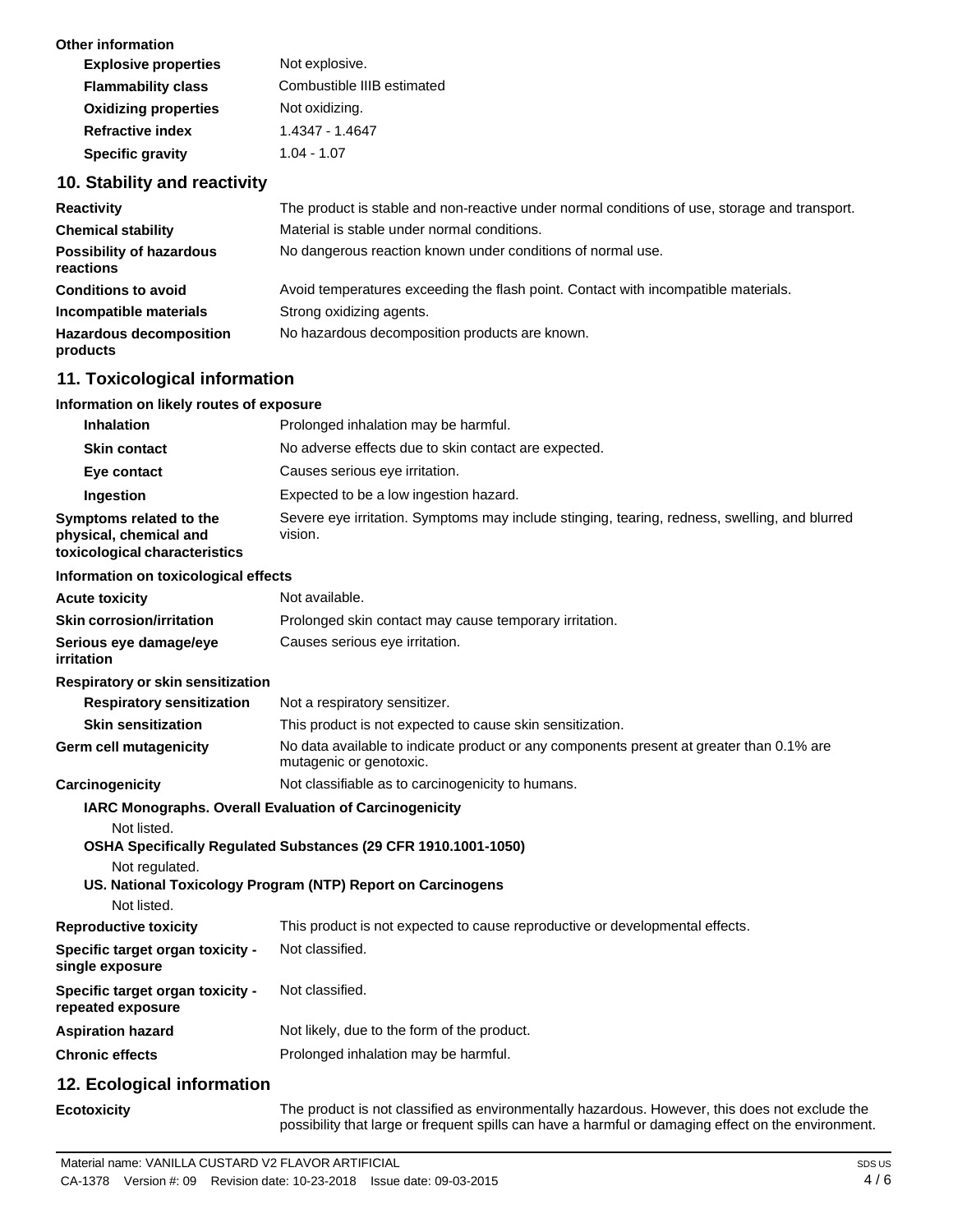### **Persistence and degradability**

#### **Bioaccumulative potential**

| Partition coefficient n-octanol / water (log Kow) |                    |                                                                                                                                                                                            |  |  |
|---------------------------------------------------|--------------------|--------------------------------------------------------------------------------------------------------------------------------------------------------------------------------------------|--|--|
| ETHYL VANILLIN #296                               |                    | 1.61                                                                                                                                                                                       |  |  |
| PROPYLENE GLYCOL                                  | NOM NFI            | $-0.92$                                                                                                                                                                                    |  |  |
| VANILLIN #234                                     |                    | 1.37                                                                                                                                                                                       |  |  |
| Mobility in soil                                  | No data available. |                                                                                                                                                                                            |  |  |
| Other adverse effects                             |                    | No other adverse environmental effects (e.g. ozone depletion, photochemical ozone creation<br>potential, endocrine disruption, global warming potential) are expected from this component. |  |  |

## **13. Disposal considerations**

| <b>Disposal instructions</b>             | Collect and reclaim or dispose in sealed containers at licensed waste disposal site. Dispose of<br>contents/container in accordance with local/regional/national/international regulations.                            |  |
|------------------------------------------|------------------------------------------------------------------------------------------------------------------------------------------------------------------------------------------------------------------------|--|
| Local disposal regulations               | Dispose in accordance with all applicable regulations.                                                                                                                                                                 |  |
| Hazardous waste code                     | The waste code should be assigned in discussion between the user, the producer and the waste<br>disposal company.                                                                                                      |  |
| Waste from residues / unused<br>products | Dispose of in accordance with local regulations. Empty containers or liners may retain some<br>product residues. This material and its container must be disposed of in a safe manner (see:<br>Disposal instructions). |  |
| Contaminated packaging                   | Since emptied containers may retain product residue, follow label warnings even after container is<br>emptied. Empty containers should be taken to an approved waste handling site for recycling or<br>disposal.       |  |

## **14. Transport information**

### **DOT**

Not regulated as dangerous goods.

### **IATA**

Not regulated as dangerous goods.

#### **IMDG**

Not regulated as dangerous goods.

**Transport in bulk according to Annex II of MARPOL 73/78 and the IBC Code** Not established.

## **15. Regulatory information**

**US federal regulations**

This product is a "Hazardous Chemical" as defined by the OSHA Hazard Communication Standard, 29 CFR 1910.1200.

## **TSCA Section 12(b) Export Notification (40 CFR 707, Subpt. D)**

Not regulated.

**CERCLA Hazardous Substance List (40 CFR 302.4)**

Not listed.

**SARA 304 Emergency release notification**

Not regulated.

## **OSHA Specifically Regulated Substances (29 CFR 1910.1001-1050)**

Not regulated.

## **Superfund Amendments and Reauthorization Act of 1986 (SARA)**

**Hazard categories** Immediate Hazard - Yes Delayed Hazard - No Fire Hazard - No Pressure Hazard - No Reactivity Hazard - No

#### **SARA 302 Extremely hazardous substance**

Not listed.

**SARA 311/312 Hazardous** No **chemical**

#### **SARA 313 (TRI reporting)** Not regulated.